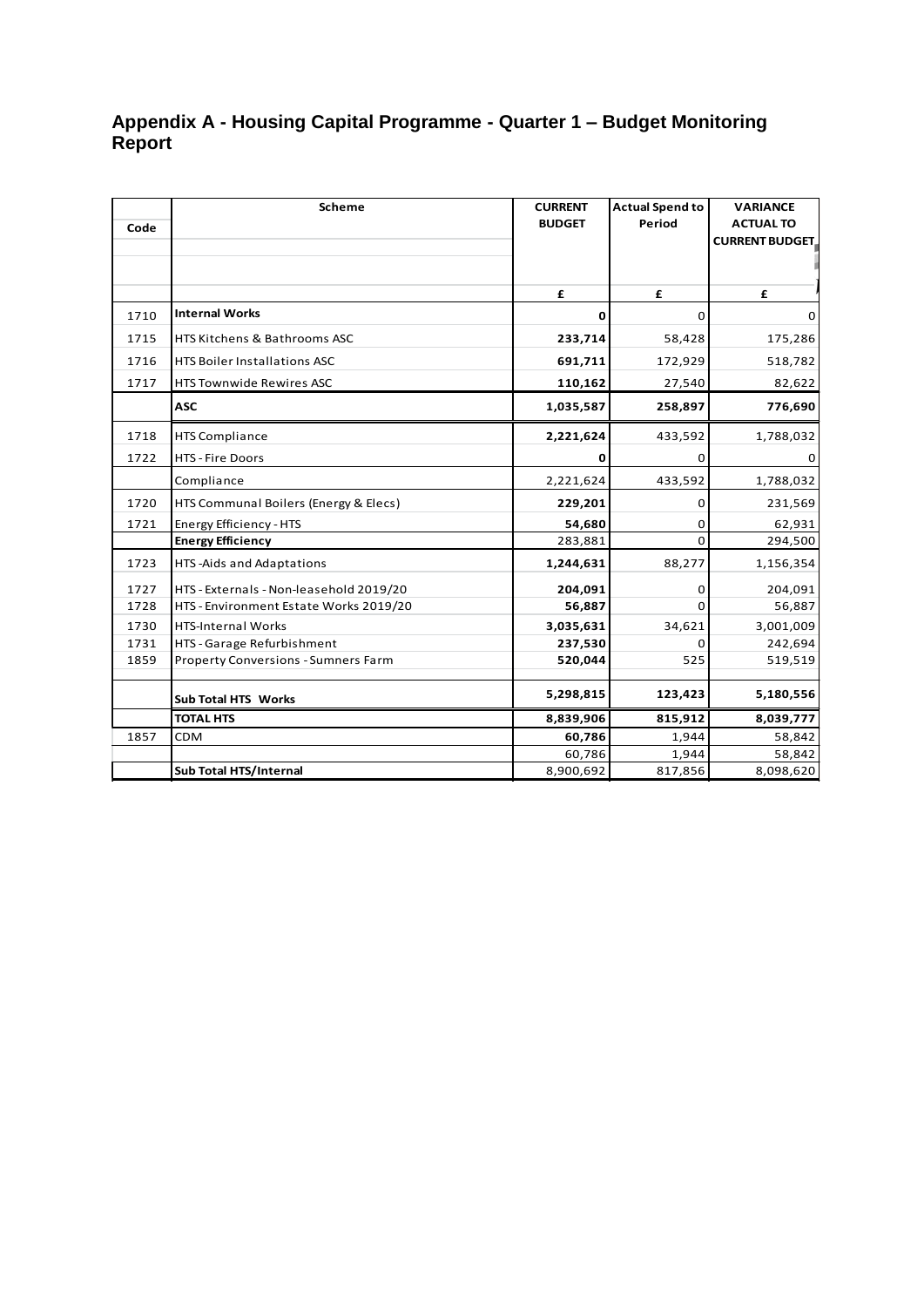|      | Scheme                                                                | <b>CURRENT</b>     | <b>Actual Spend to</b> | VARIANCE              |
|------|-----------------------------------------------------------------------|--------------------|------------------------|-----------------------|
| Code |                                                                       | <b>BUDGET</b>      | Period                 | <b>ACTUAL TO</b>      |
|      |                                                                       |                    |                        | <b>CURRENT BUDGET</b> |
|      |                                                                       |                    |                        |                       |
|      |                                                                       | £                  | £                      | £                     |
|      | <b>SAVILLS:</b>                                                       |                    |                        |                       |
|      |                                                                       |                    |                        |                       |
| 1046 | External works 2018-19 (Savills)<br>Sub Total SAVILL External Schemes | 252,116<br>252,116 | 61,813<br>61,813       | 190,303<br>190,303    |
|      |                                                                       |                    |                        |                       |
| 1645 | Fire Safety SE Ducts Tower Blocks                                     | 2,911,217          | 3,937                  | 2,907,280             |
|      | Sub total SAVILL OTHER SCHEMES                                        | 2,911,217          | 3,937                  | 2,907,280             |
|      | <b>EXTERNAL WORKS:</b>                                                |                    |                        |                       |
| 1043 | <b>Unplanned Capital Works</b>                                        | 381,053            | 5,038                  | 376,015               |
| 1045 | Dellfield Court externals                                             | 0                  | 0                      | 0                     |
| 1047 | Water Tanks                                                           | 95,800             | 0                      | 95,800                |
| 1048 | External Works (LH)                                                   | 2,898,184          | 189,983                | 2,708,202             |
| 1049 | Mill House External Works                                             | 156,973            | 0                      | 156,973               |
| 1050 | Hollyfield (89-104 & 134-148) Externals Programme                     | 426,432            | 0                      | 427,682               |
| 1052 | 60 Hare Street Springs TA                                             | 0                  | 0                      | 0                     |
| 1053 | <b>Foldcroft Parking</b>                                              | 28,000             | 0                      | 28,000                |
|      | <b>Sub Total EXTERNAL WORKS</b>                                       | 3,986,442          | 195,021                | 3,792,671             |
| 1901 | HDC - Damp                                                            | 109,326            | 3,269                  | 106,057               |
| 1902 | HDC - Structural                                                      | 1,528,182          | 205,183                | 1,323,429             |
|      | Sub Total DAMP/STRUCTURAL                                             | 1,637,508          | 208,452                | 1,429,486             |
|      | OTHER WORKS:                                                          |                    |                        |                       |
| 1990 | Asbestos Removal                                                      | 400,000            | 37,251                 | 362,750               |
| 2612 | disabled adaptions to council properties                              | 42,714             | 0                      | 42,714                |
|      | <b>Sub Total OTHER WORKS</b>                                          | 442,714            | 37,251                 | 405,464               |
| 2674 | Lift Refurbishments                                                   | 0                  | 0                      | 0                     |
|      | Sub total LIFT PROGRAMME                                              | 0                  | 0                      | 0                     |
|      | <b>COMPLIANCE</b>                                                     |                    |                        |                       |
| 1640 | Health & Safety                                                       | 76,392             | 10,040                 | 71,833                |
| 1644 | Fire Safety - Tower Blocks                                            | 3,838,752          | 198,937                | 3,709,661             |
|      | Sub Total COMPLIANCE/ELECTRICAL UPGRADES                              | 3,915,144          | 208,977                | 3,781,494             |
| 1264 | District Heating (Incl Tany's Dell)                                   | 0                  | 1,475                  | (1, 475)              |
| 1267 | <b>Energy Efficiency and Fuel Poverty</b>                             | 100,000            | 0                      | 100,000               |
| 1268 | Communal Boilers (not HTS)                                            | 0                  | 0                      | 0                     |
|      | Sub Total ENERGY EFFICIENCY WORK                                      | 100,000            | 1,475                  | 98,525                |
| 2119 | The Readings (CDw)                                                    | 1,006,515          | 13,071                 | 997,777               |
| 2120 | Bushey Croft (CDw)                                                    | (8,048)            | 0                      | (8,048)               |
| 2122 | Lister Hse (HDC) Perry Road                                           | 5,352,355          | 102,378                | 5,249,977             |
| 2126 | The Yorkes                                                            | 2,490,531          | 4,164                  | 2,486,367             |
| 2127 | Land by Brenthall Towers                                              | 2,130,380          | 4,888                  | 2,125,492             |
| 2128 | Stackfield                                                            | 395,985            | 8,949                  | 387,036               |
| 2129 | 4 The Hill                                                            | 498,826            | 0                      | 498,826               |
|      | <b>Sub Total New Build</b>                                            | 11,866,543         | 133,449                | 11,737,427            |
| 1800 | Housing IT Development                                                | 622,682            | 3,950                  | 623,031               |
|      | <b>Sub Total Housing IT</b>                                           | 622,682            | 3,950                  | 623,031               |
|      | TOTAL HOUSING CAPITAL PROGRAMME                                       | 34,635,059         | 1,672,180              | 33,114,605            |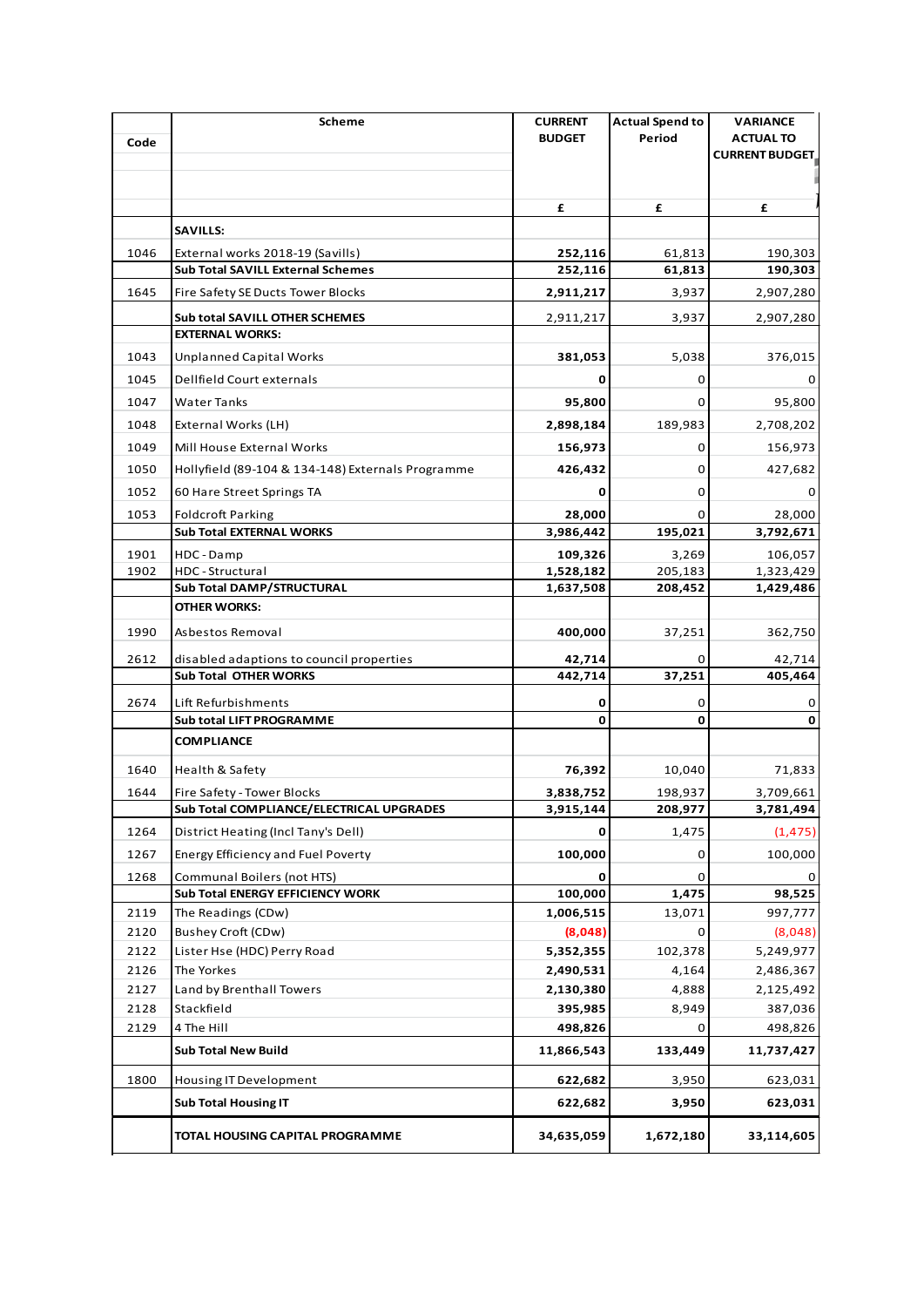## **Appendix B – Non-Housing Capital Programme - Quarter 1 – Budget Monitoring Report**

| Code         | <b>Scheme</b>                                                                       | <b>CURRENT BUDGET</b> | <b>Actual Spend</b><br>to Period | VARIANCE<br><b>ACTUAL TO</b><br><b>CURRENT</b><br><b>BUDGET</b> |
|--------------|-------------------------------------------------------------------------------------|-----------------------|----------------------------------|-----------------------------------------------------------------|
|              |                                                                                     | £                     | £                                | £                                                               |
|              | <b>NON HOUSING CAPITAL PROGRAMME:</b>                                               |                       |                                  |                                                                 |
|              |                                                                                     |                       |                                  |                                                                 |
| 12           | <b>ENVIRONMENT AND PLANNING</b>                                                     |                       |                                  |                                                                 |
|              |                                                                                     |                       |                                  |                                                                 |
|              | <b>Environmental Services</b>                                                       |                       |                                  |                                                                 |
|              |                                                                                     |                       |                                  |                                                                 |
| 3000         | renovation grants - home repairs assistance (priva                                  | 15,000                | 0                                | 15,000                                                          |
| 3010         | disabled facility grant to private property                                         | 500,000               | 35,868                           | 473,009                                                         |
| 6153         | <b>Conversation Management Equipment (20-005)</b>                                   | 25,000                | 4,200                            | 20,800                                                          |
| 6151<br>6152 | Toddbrook and Netteswell Pond Inclusive Access Project (20-009)                     | 45,000                | 0<br>0                           | 45,000                                                          |
| 6130         | <b>Church Langley and Potter Street Ponds</b><br><b>Equipped Playgrounds 20-007</b> | 80,000<br>92,500      | 0                                | 80,000<br>92,500                                                |
| 6166         | Allotment Security & Infrastructure 19-007                                          | 20,000                | 0                                | 20,000                                                          |
| 6167         | <b>Biodiversity Security &amp; Infrastructure 19-006</b>                            | 49,075                | $\mathbf 0$                      | 49,075                                                          |
| 6168         | <b>Equipped Playgrounds 19-009</b>                                                  | 39,450                | 0                                | 39,450                                                          |
| 6157         | <b>Additional Dual Use (litter and dog) Bins</b>                                    | 0                     | 0                                | 0                                                               |
| 6161         | Replacement Litter Bins 19-014                                                      | 24,950                | 0                                | 24,950                                                          |
|              |                                                                                     |                       |                                  |                                                                 |
|              | <b>Sub total Environmental Services</b>                                             | 890,975               | 40,068                           | 859,784                                                         |
|              |                                                                                     |                       |                                  |                                                                 |
| 6295         | <b>Latton Bush Centre</b>                                                           | 0                     | 0                                | 0                                                               |
| 6297         | LBC North Boiler House 19-020                                                       | 9,979                 | 9,979                            | 2,870                                                           |
| 6393         | LBC Main Building Community Safety Office (B/case due)                              | 46,000                | 0                                | 46,000                                                          |
| 6181         | LBC South Boiler House Asbestos Removal 19-020                                      | 99,030                | 0                                | 99,030                                                          |
| 6182         | LBC South Boiler House Boiler and Controls 19-021                                   | 225,000               | 0                                | 225,000                                                         |
| 6183         | LBC Car Parking Spaces (B/case)                                                     | 147,700               | $\Omega$                         | 147,700                                                         |
|              |                                                                                     |                       |                                  |                                                                 |
|              | <b>Sub Total Latton Bush Centre</b>                                                 | 527,709               | 9,979                            | 520,600                                                         |
|              |                                                                                     |                       |                                  |                                                                 |
| 6298         | <b>Commercial Properties</b>                                                        | 0                     | 0                                | 0                                                               |
| 6352         | Ladyshot Sports Pavillion 18-026<br>Bush Fair Offices 16-025                        | 153,563               | 0                                | 158,288                                                         |
| 6358<br>6354 | Windows and Door Hatches 18-019                                                     | 3,508<br>15,500       | 0<br>$\mathbf 0$                 | 22,691<br>15,500                                                |
| 6385         | Mead Park Depot Boiler Replacement 19-012                                           | 236,500               | 0                                | 236,500                                                         |
| 6387         | Cannons Cottages (B/case)                                                           | 116,687               | 0                                | 116,687                                                         |
| 6388         | Abercrombie Centre and Barbara Castle Health Centre Roofing Works                   | 0                     | 2,922                            | (825)                                                           |
| 6184         | Pypers Hatch (B/case due)                                                           | 21,460                | 0                                | 21,460                                                          |
| 6185         | <b>Fishers Hatch Roofing Works</b>                                                  | 0                     | 0                                |                                                                 |
| 6186         | <b>The Stow External Doors</b>                                                      | 0                     | 0                                | 0                                                               |
| 6187         | <b>Manor Hatch Refuse Block Demolition</b>                                          | 0                     | 0                                | 0                                                               |
| 6188         | <b>Bush Fair Pavillion (B/case due)</b>                                             | 155,767               | 0                                | 155,767                                                         |
| 6189         | <b>Barrows Farm Cottage Boilers</b>                                                 | 0                     | 0                                | 0                                                               |
|              |                                                                                     |                       |                                  |                                                                 |
|              | <b>Sub Total Commercial Properties</b>                                              | 702,985               | 2,922                            | 726,068                                                         |
|              |                                                                                     |                       |                                  |                                                                 |
| 6300         | <b>Highways &amp; Car Parks</b>                                                     | 0                     | 0                                | 0                                                               |
| 6395         | <b>Passmores Car Park</b>                                                           | 0                     | 0                                | 0                                                               |
| 6450<br>6451 | Townwide Unadopted Highways & Paving 19-002                                         | 50,000                | 0                                | 55,049                                                          |
|              | Unadopted Street Lighting 19-003                                                    | 28,431                |                                  | 28,431                                                          |
|              |                                                                                     |                       |                                  |                                                                 |
|              | Sub Total Highways & Car Parks                                                      | 78,431                | 0                                | 83,480                                                          |
|              |                                                                                     |                       |                                  |                                                                 |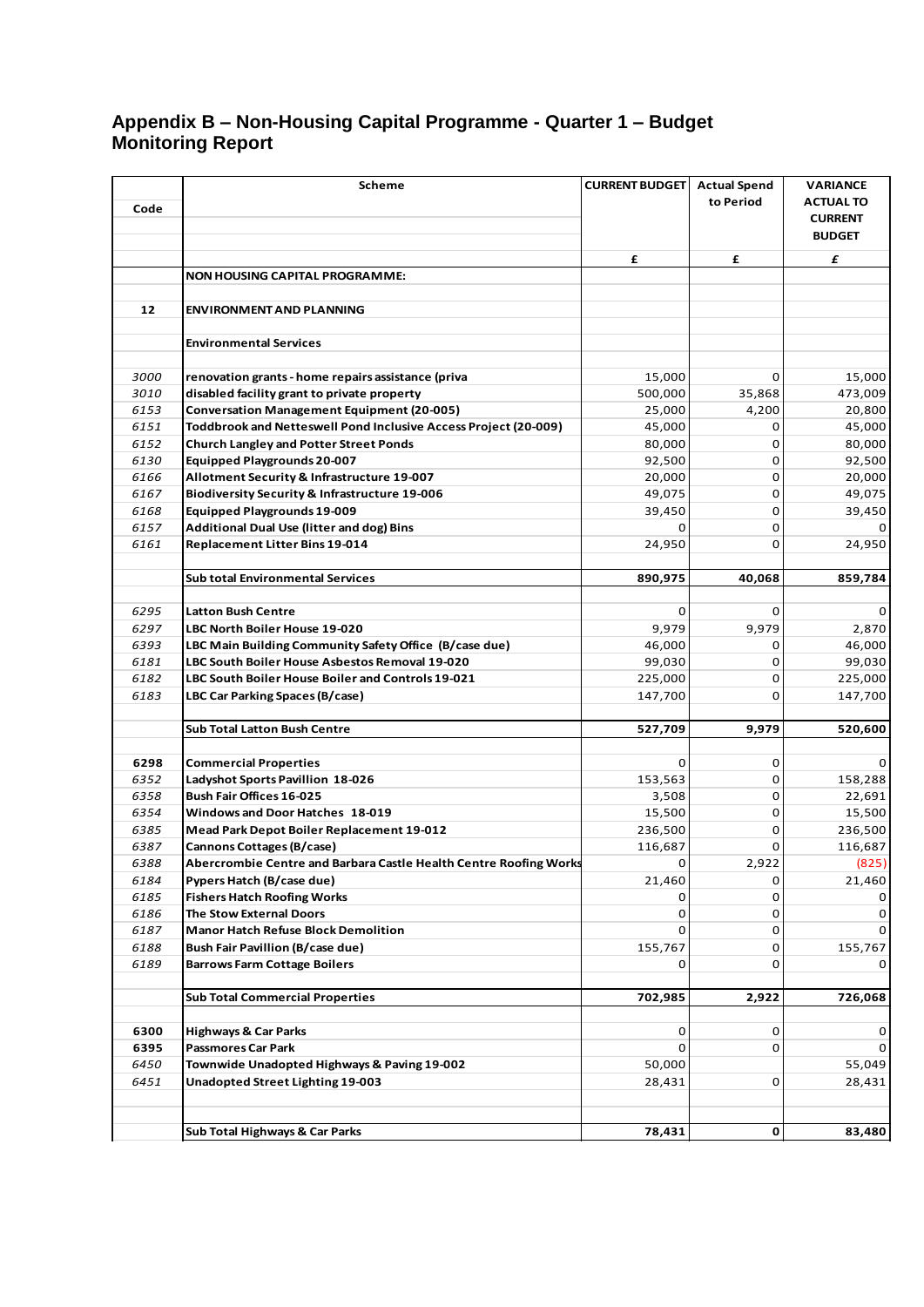| Code         | <b>Scheme</b>                                                      | <b>CURRENT BUDGET</b> Actual Spend | to Period | <b>VARIANCE</b><br><b>ACTUAL TO</b><br><b>CURRENT</b><br><b>BUDGET</b> |
|--------------|--------------------------------------------------------------------|------------------------------------|-----------|------------------------------------------------------------------------|
|              |                                                                    | £                                  | £         | £                                                                      |
|              |                                                                    | 0                                  | 0         | 0                                                                      |
| 6309         | Townwide Flood Alleviation & Drainage Works 14-007                 | $\Omega$                           | $\Omega$  | 0                                                                      |
| 6452         | <b>Townwide Flood Alleviation 19-001</b>                           | 46,000                             | 531       | 45,469                                                                 |
| 6453         | <b>Oxleys Drainage</b>                                             | 115,000                            | 0         | 115,000                                                                |
|              | <b>Sub Total Drainage Works</b>                                    | 161,000                            | 531       | 160,469                                                                |
| 6303         | <b>Community Buildings</b>                                         | $\Omega$                           | $\Omega$  | 0                                                                      |
| 6885         | Bush Fair Public Realm 16-006                                      | 93,360                             | 0         | 93,360                                                                 |
| 6895         | Harlow Museum 18-024                                               | 256,692                            | 0         | 256,692                                                                |
| 6986         | The Stow Public Realm 16-006                                       | 3,231                              | 0         | 3,231                                                                  |
| 6711         | Mark Hall Barn (roofing) (B/case)                                  | 19,000                             | 0         | 19,000                                                                 |
| 6712         | Leah Manning Boiler & Controls (B/case)                            | 9,450                              | 0         | 9,450                                                                  |
| 6713         | Leah Manning Centre Kitchen & Lighting 19-016                      | 52,500                             | 0         | 52,500                                                                 |
| 6714         | Leah Manning Centre Lighting (B/case due)                          | 10,000                             | 0         | 10,000                                                                 |
| 6715         | Leah Manning Centre Laundry Refurb and Equipment (B/case due)      | 11,500                             | 0         | 11,500                                                                 |
| 6716         | Leah Manning Centre Paving (B/case due)                            | 11,500                             | 0         | 11,500                                                                 |
| 6724         | Harlow Museum Walled Gardens (B/case due)                          | 51,750                             | 0         | 51,750                                                                 |
| 6725         | Harlow Museum Gardens - Phase 1 Restoration (20-004)               | 45,000                             | 0         | 45,000                                                                 |
| 6726         | Sherards Hatch Common Room (B/case due)                            | 0                                  | 0         | 0                                                                      |
| 6727         | Town Park Paddling Pool Roof Structure (B/case due)                | 0                                  | 0         | 0                                                                      |
| 6728         | <b>Bandstand Electrical Rewire (B/case due)</b>                    | 0                                  | 0         | 0                                                                      |
| 6729<br>6730 | Pets Corner (B/case due)<br>Coppice Hatch Common Room (B/case due) | 0                                  | 0         | 0                                                                      |
|              |                                                                    | 0<br>0                             | 0<br>0    | 0<br>0                                                                 |
| 6731<br>6732 | Halling Hill Common Room Electrical Rewire<br>Abercrombie Playbarn | 0                                  | 0         | 0                                                                      |
| 6733         | <b>Hare Street Common Room Roofing</b>                             | 0                                  | 0         | 0                                                                      |
| 6734         | <b>Ladyshot Pavillion</b>                                          | 0                                  | 0         | 0                                                                      |
| 6735         | <b>Rectory Field Pavillion Electrical Rewire</b>                   | 0                                  | 0         | 0                                                                      |
|              |                                                                    |                                    | 0         |                                                                        |
|              | <b>Sub Total Community Buildings</b>                               | 563,983                            |           | 563,983                                                                |
| 6723         | 2 & 2A Wych Elm Boiler Replacement 18-023                          | $\Omega$                           | 0         | 0                                                                      |
| 6738         | PV Panels (B/case due)                                             | 57,500                             | 0         | 57,500                                                                 |
| 6739         | <b>River Stort Tow Path</b>                                        | 0                                  | 0         | 0                                                                      |
| 6897         | Sumners Leisure Centre Boiler 18-021                               | 0                                  | 0         | 0                                                                      |
| 6832         | Asbestos Removal (B/case)                                          | 66,367                             | 7,646     | 58,721                                                                 |
| 6833         | Railway Bridge (B/case)                                            | 25,000                             | 0         | 25,000                                                                 |
|              |                                                                    |                                    |           |                                                                        |
|              | <b>Sub Total Other Public Schemes</b>                              | 148,867                            | 7,646     | 141,221                                                                |
| 6271         | <b>Civic Centre External Works Including Windows</b>               | 29,600                             | 0         | 29,600                                                                 |
| 6396         | Civic Centre Windows (B/case required)                             | 30,000                             | 0         | 30,000                                                                 |
| 6397         | Civic Centre LED Lighting (B/case required)                        | 97,750                             | 0         | 97,750                                                                 |
| 6398         | Civic Centre Fire Safety (B/case required)                         | 230,000                            | 0         | 230,000                                                                |
| 6399         | <b>Civic Centre Floors</b>                                         | 0                                  | 0         |                                                                        |
| 6400         | Civic Centre LED Lights 19-019                                     | 148,938                            | 208       | 148,730                                                                |
| 6401         | <b>Civic Centre Joinery and Furniture</b>                          | 0                                  | $\Omega$  | 0                                                                      |
|              |                                                                    |                                    |           |                                                                        |
|              | <b>Sub Total Civic Centre</b>                                      | 536,288                            | 208       | 536,080                                                                |